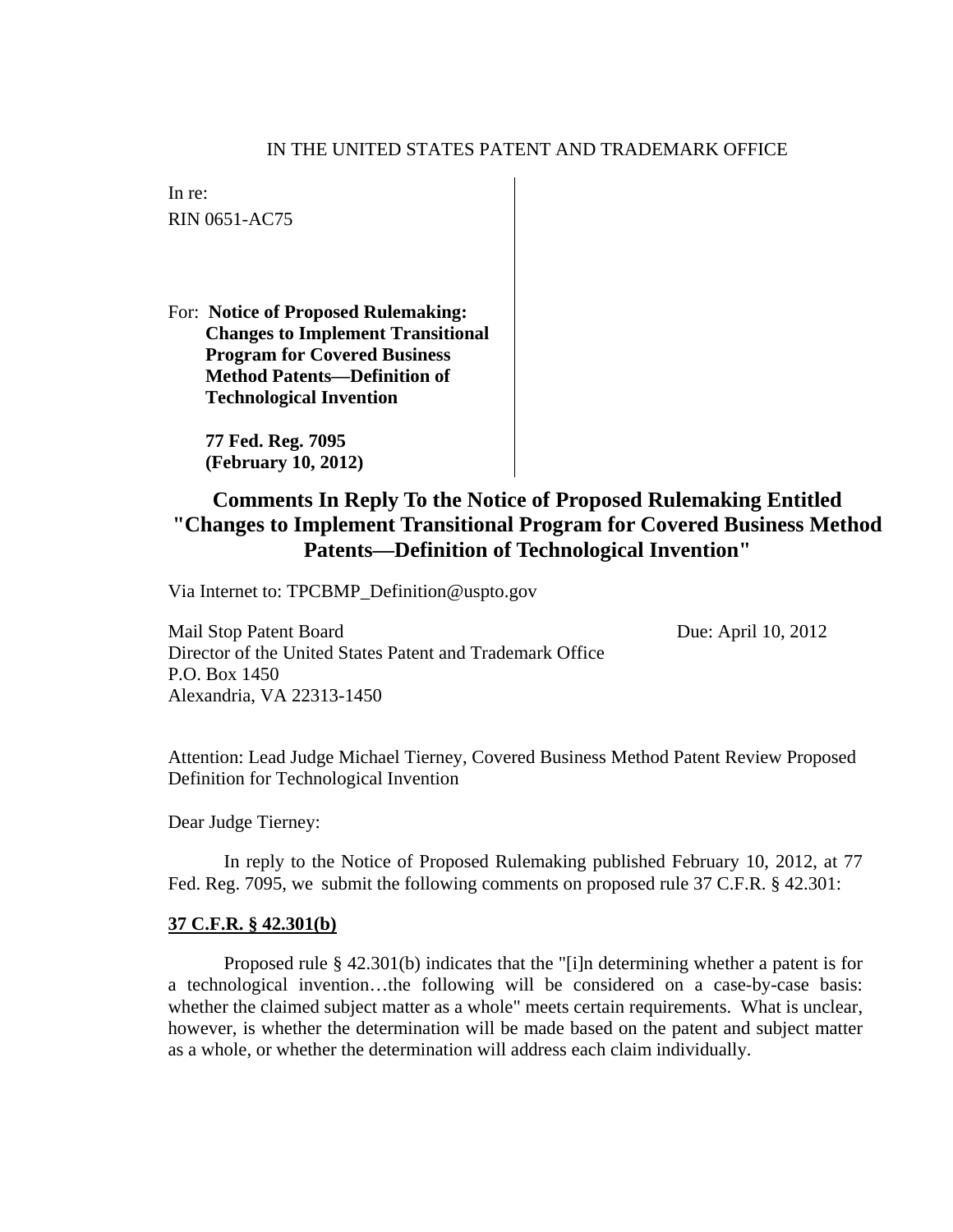Trying to fit the majority of patents neatly into the classification analysis proposed by the PTO is expected to be difficult. Patents typically include a number of claims covering different embodiments of the same invention. Some claims may cover embodiments that are clearly "technological inventions," while other claims may cover embodiments of the invention that are likely not "technological inventions."

Taking a data processing patent as an example, assume for the purposes of argument that half of the patent's claims are of a narrow scope that would qualify as a "technological invention," while half of the patent's claims are not. How will the PTO determine grounds for standing in this scenario?

If the PTO decides whether the patent as a whole is directed to a technological invention, the result will be unfair to one of the parties. On one hand, it would be unfair to prevent a petitioner from pursuing the non-technological claims in a CBM when the patent also is directed to other, more "technological" embodiments. On the other hand, it would be unfair to a patent owner to pull claims that are clearly directed to a technological invention into a CBM proceeding, simply because another set of claims in the same patent do not meet that standard.

There are further complications when one considers that a set of claims to a technological invention could be pulled into a CBM proceeding in combination with other claims, while an identical set of claims to a technological invention could not be pulled into a CBM proceeding if separated into their own patent. These identical claims would be subject to different levels of scrutiny simply based on other claims that may appear in the same patent. Unequal, unpredictable treatment of identical claims based on their presentation cannot be the result that Congress intended.

Instead, a more equitable approach may be for the PTO to conduct its eligibility analysis on a claim-by-claim basis, and indicate in § 42.301(b) that the proposed test will be used to determine whether a claim is for a technological invention (instead of determining whether a patent is for a technological invention). With this change, claims that do not meet the technological invention exemption can be identified as such and addressed, while claims meeting the exception remain protected from an unwarranted CBM proceeding.

This would also allow the PTO to proceed with a CBM proceeding on just those claims in a patent which meet the CBM eligibility requirements, rather than putting ineligible claims into review or dropping eligible claims from review based on the patent as a whole. This claim-by-claim approach would also meet Congress's intent of providing a substantive review process for non-technological business method claims meeting all the qualifications, while providing petitioners and patent owners with some certainty as to whether their claims are susceptible to a CBM challenge.